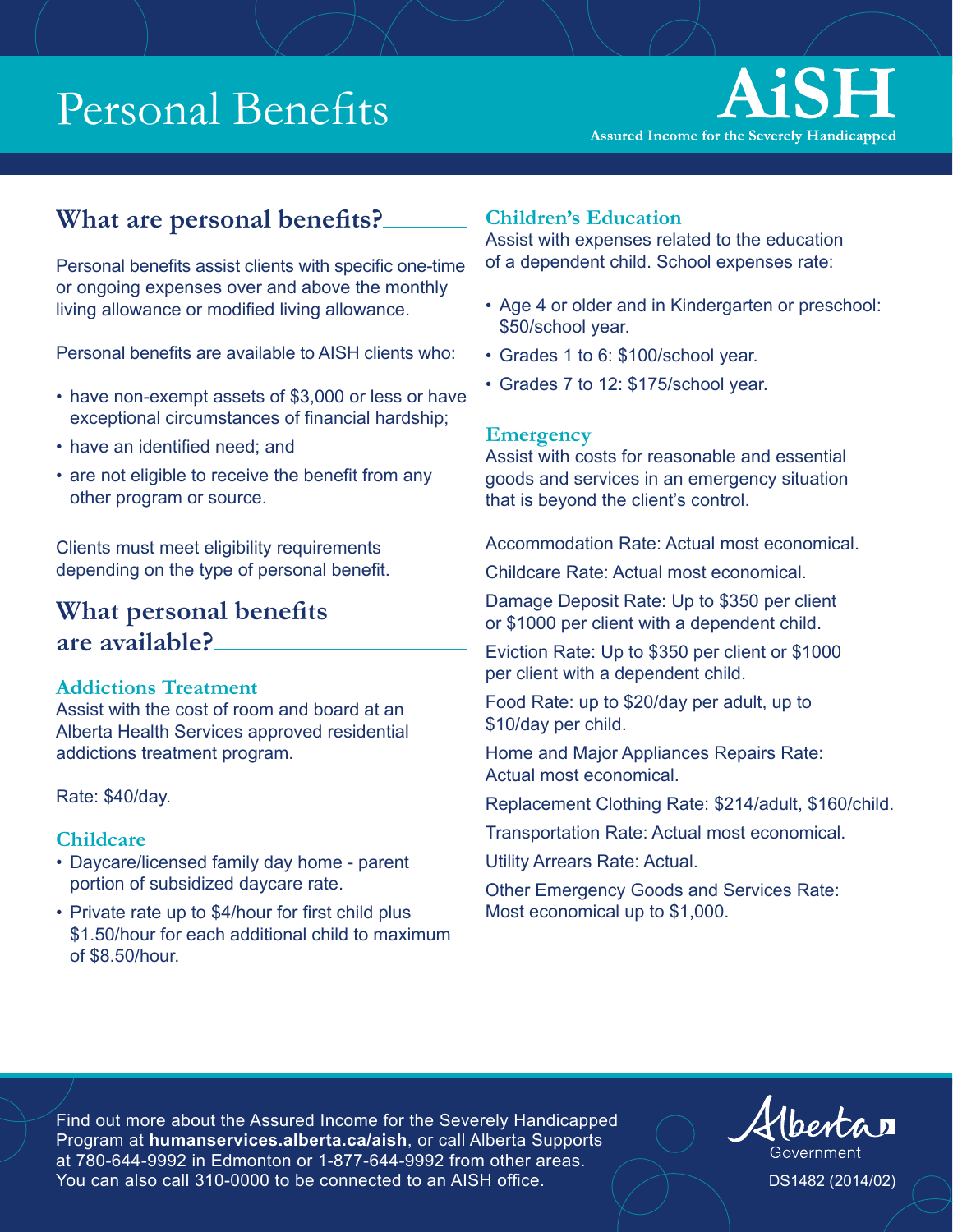### AiSH **Assured Income for the Severely Handicapped**

#### **Employment and Training Supports**

Assist with the costs of applications, deposits, registration and testing fees, tools or other work related goods and services. Rate: Actual, up to \$300 in a 12-month period.

#### **Funeral Expenses**

Assist with the cost of funeral arrangements for AISH clients, cohabiting partners or dependent children. Rate: As per agreements between the Department and Funeral Services providers.

#### **Infant Care**

Assist with the costs of items for the care of an infant who is a dependent child. Rate: \$250 once per infant.

#### **Moving**

Assist with the costs related to establishing a new principal residence due to:

- Confirmed employment in Canada for the client or cohabiting partner;
- Adapted accommodation for the client's or dependent child's disability;
- Current accommodations endangering health of the client or dependent child; or
- Client moving to another province for financial or social support.

#### **Remote Community**

Assist with the increased costs of maintaining a principal residence in a remote community.

Rate: \$40/month for the client and each dependent child.

#### **Travel**

Assist with the costs of traveling for health-related services, court attendance, training or attendance at a structured program.

Rate: Cost for bus pass, taxi fare, mileage at \$0.30/km or the actual cost by most economic means if public transit is not available.

When you must leave your community to access health-related services, attend court, access training or a structured program, you may be eligible for:

Accommodation Rate: Actual most economical.

Childcare Rate: Actual most economical.

Food Rate: Up to \$20/day per adult, up to \$10/day per child.

Rate: Actual most economical.

- Escaping a situation where the client or their dependent child is being abused; or
- Client leaving an institution.

Rate: \$1,000.

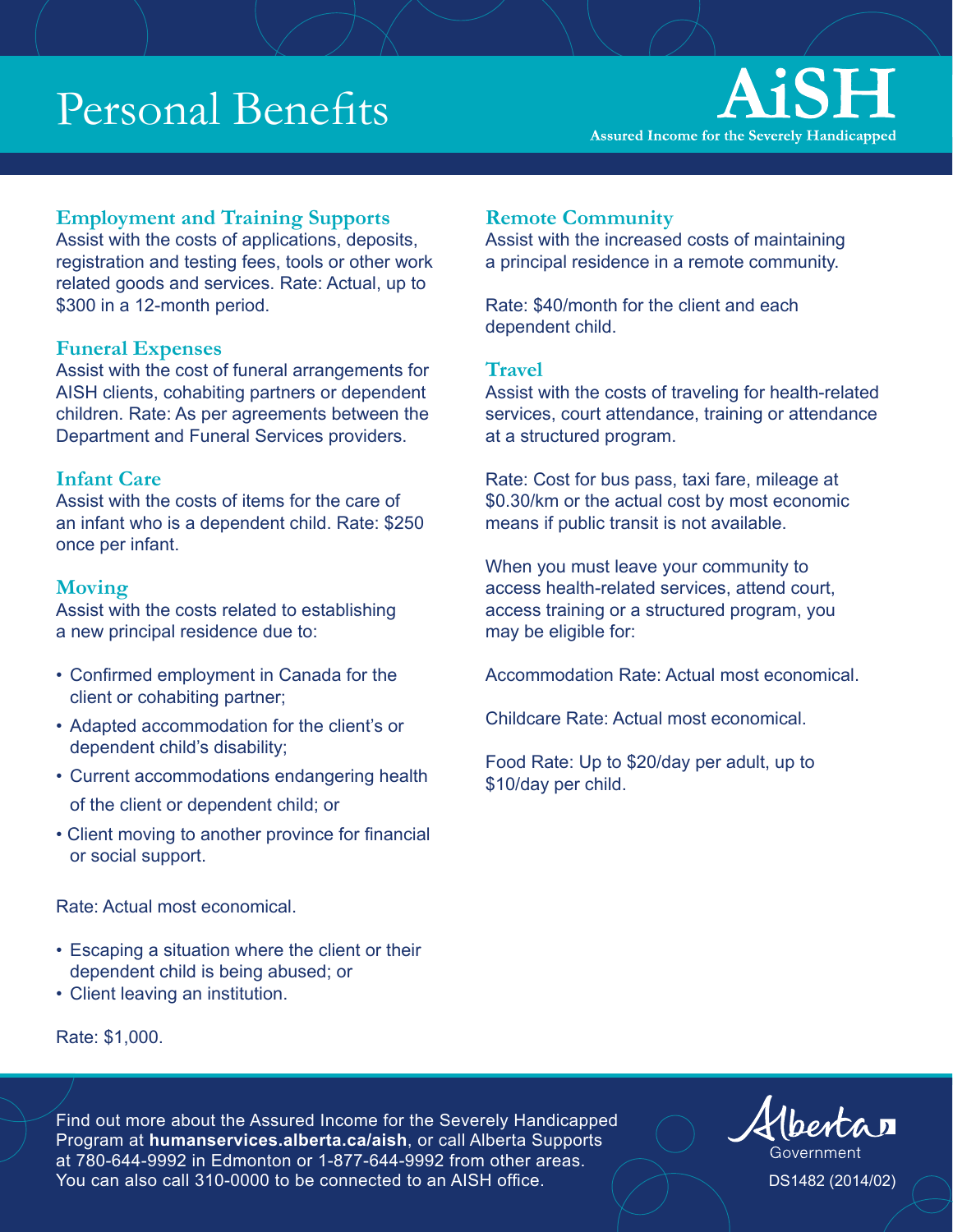

#### **Special Goods & Services**

To assist with the costs of specific medically essential or disability related goods and services.

AISH covers actual reasonable cost of an item, based on need, as confirmed by a health professional and subject to eligibility requirements.

#### **Small Medical Equipment**

- Blood Pressure Monitor Rate: up to \$120
- Breast Pump or Breast Pump Rental Rate: up to \$60 for a manual breast pump, or \$200 for an electric breast pump, or \$75 per month for up to three months for a rental of an electric breast pump.
- Cane (single point) Rate: up to \$30 for a cane and \$15 for an ice pick for a cane
- Crutches (underarm style) Rate: up to \$35 for crutches and \$15 for ice picks for crutches
- Heating Pad Rate: up to \$45
- Hip Kit (long shoe horn, sock aid and reacher) Rate: up to \$45
- Thermometer Rate: up to \$15.
- Weigh Scale Rate: up to \$50

#### **Medical Supplies**

Medical supplies that are one time use or disposable products.

**Hearing Aid Batteries**  Rate: up to \$200 every 12 months per Hearing Aid.

#### **TENS Machine**

(Transcutaneous Electrical Nerve Stimulation Unit)

Rate: up to \$175.

TENS supplies, including electrodes, batteries and other supplies based on the treatment plan up to \$150 every 12 months.

**SAD (Seasonal Affective Disorder) Light**  Rate: up to \$250

Cost of replacement bulbs, up to \$50 every five years.

**Arch Supports or Foot Orthotics**  Rate: up to \$400 per pair every 24 months.

#### **Splints & Braces**

Includes off-the-shelf Splints and Braces for the ankle, wrist, knee, finger and shoulder, as well as temporary walking braces (air casts, Darco boots, foam casts, or walking casts) for the short term treatment of an injury.

Rate: up to \$400 per year

#### **Specialized Clothing**

Specialized clothing for AISH clients that require additional or adapted clothing related to their disability.

Rate: up to \$300 per 12 month period.

Rate: actual cost up to \$150 per month.